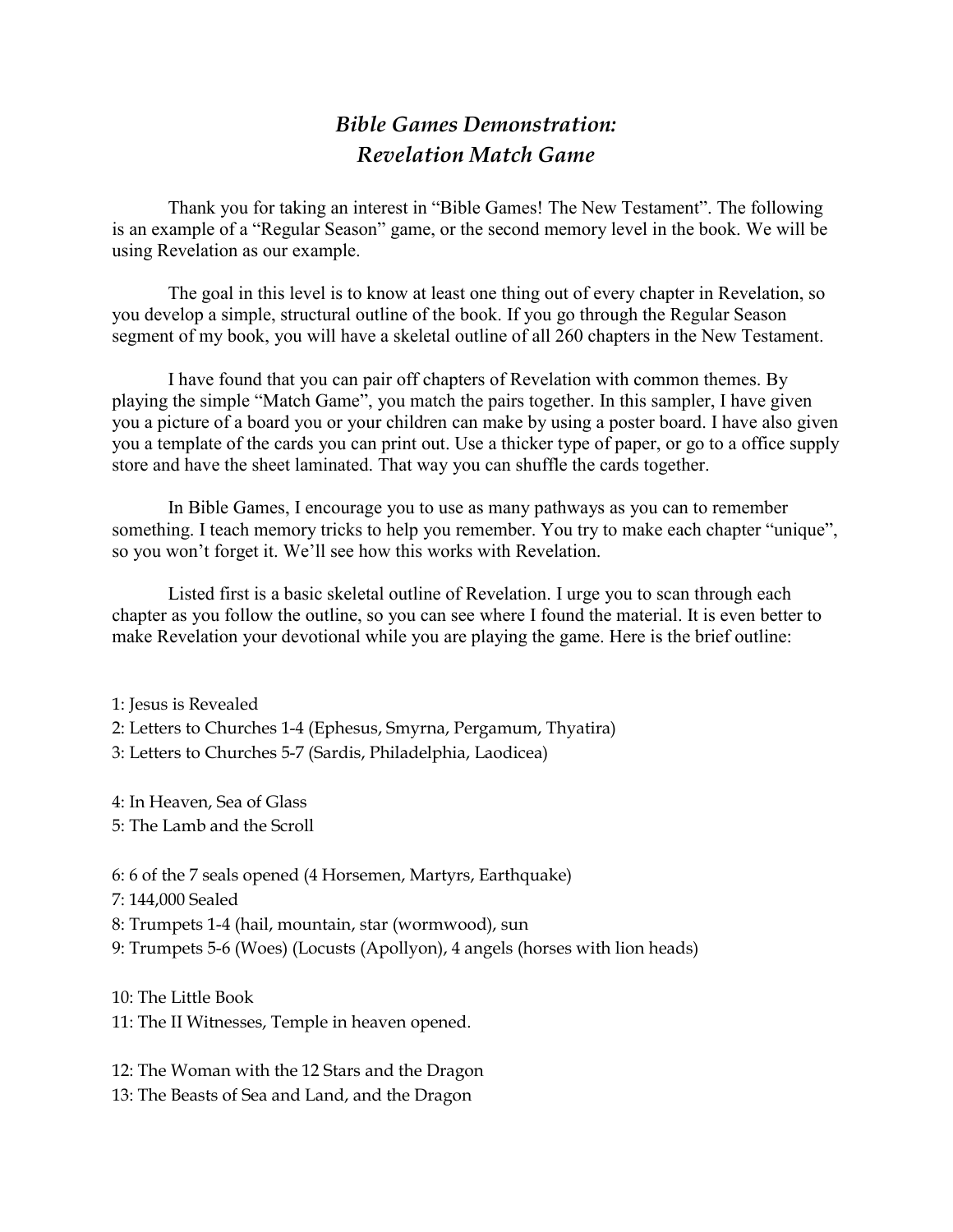14: The 144,000 Redeemed, Three Angels 15: The Sea of Glass is Filled with Trib. Martyrs 16: The Vials (Bowls) of Wrath

17: Babylon Destroyed (Religious) 18: Babylon Destroyed (Economic)

19: Christ Returns, Marriage Supper, Great supper of God 20: The Two Judgments, Millennium, Satan judged, 21: New Heaven, new earth, New Jerusalem 22: Heaven, and the River of Life, Come to Jesus!

Notice that I chapters 1-3, John is on the earth. In 4, John is raptured to heaven, and remains there for the rest of the book. The last four chapters relate Christ's Return, the Judgments, and Heaven.

### **Looking at the Pairs with memory hints:**

I saw a lot of chapter "pairs" in the book. Here is a list of them:

- **Chapters 1 and 19 reveal Christ**: Chapter One to John before the tribulation, and 19 at the Glorious Appearing. Here is a memory hint: Jesus is the Glorious ONE who stands alone before John. In 19, the , and in the Glorious ONE brings the whole baseball team (9 players) with Him. 1+9 for 19. Playing with numbers is a good memory trick.
- **Chapters 2 and 3 are the letters to the churches**. I simply realize that in Revelation, the first chapter is the revelation of Jesus, and the next two are his rules to the churches before they are headed for (4) heaven in chapter 4. If you want to go further with the churches, I use ESP,TSP,L as an acronym for Ephesus, Smyrna, Pergamum, Thyatira, Sardis, Philadelphia, and Laodicea.
- **Chapters 4 and 15 are two "sea of glass" chapters**. In 4, the sea is empty. In 15, it is full of Tribulation martyrs. Here we can use a memory statement, another memory trick: "We are waiting 4 the sea to get full. It will take four 15 minute segments, or one hour to fill it up.
- **Chapters 5 and 10 will get you the two scrolls**, one Jesus opens, and the other John eats. I picture Jesus grabbing the scroll with one "5 fingered" hand, and John using all 10 fingers to grab his scroll.
- **Chapters 6 and 16 open seals and vials.**. Chapter 6 opens 6 seals, and 16 opens the vials or bowls of wrath. The seals begin God's judgments, and the vials finish it. One way to remember this is that in chapter 6, six seals are opened. In 16, all seven, or  $1 + 6$  vials are poured out. Both can make you very SICK (rhymes with six).
- **Chapters 7 and 14 reveal the 144,000 saints**. Both are multiples of 14, and 7 is our lucky number. It would be lucky to be one of these chosen people.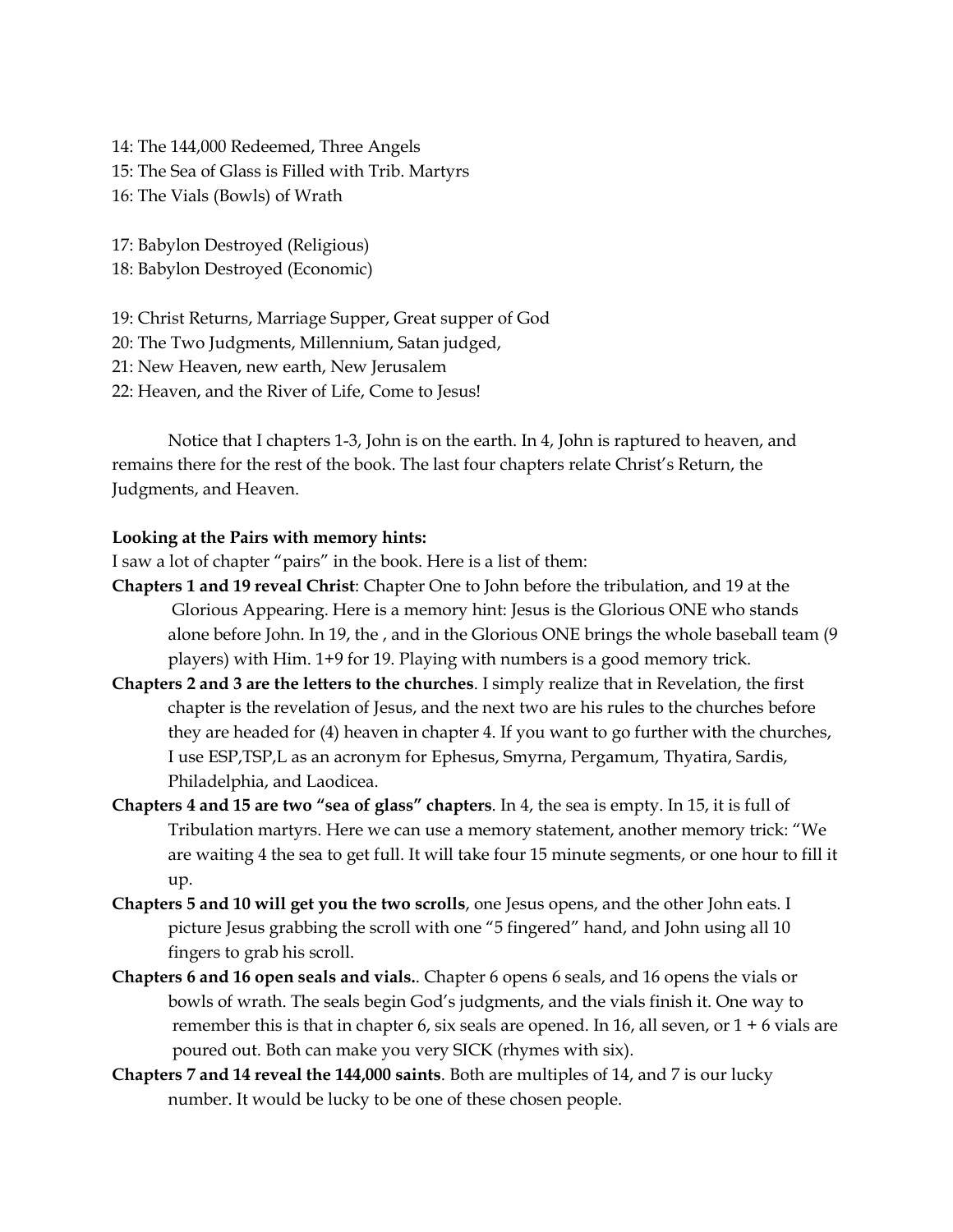- **Chapters 8 and 9 are six of the trumpet judgments** (I think that 9 looks like a trumpet, and picture 8 as a double-belled trumpet).
- **Chapters 11 and 20 contain twos: II Witnesses and Two Resurrections**. For 11, I picture the two prophets standing straight, next to each other, looking like 11. Use the Roman numeral "II", which looks like 11 to remind you of the tow witnesses being in Chapter 11. If you read the chapter, you'll see that they are killed, then "resurrect". That will help you remember the match of Two Resurrections. Also, play with the number 2-0 in twenty. Face it, the Resurrections are the "zero hour" for mankind. since there are two, it is 2-0.
- **Chapters 12 and 13 represent the woman, dragon and beasts**. It is easy to remember these. The woman in chapter 12 has 12 stars (tribes of Israel). And of course, it is very unlucky to be the Antichrist, which is our unlucky 13. They intermingle, as the Dragon chases the woman, and the Antichrist is the Dragon incarnate.
- **Chapters 17 and 18 represent the harlot Babylon**. Picture 7 teen agers breaking up the religious Babylon, (maybe a idol), and adding the 8<sup>th</sup> teen to break up the economic Babylon (maybe an evil castle).
- **Chapters 21 and 22 are the last chapters,** and tell the **Happy Ending** of the New Heaven, New Earth, and New Jerusalem. You don't need any memory trick for that. If you mix up the two, remember that the River of Life can't be there until the New Heaven and Earth are made.

#### **Preparation:**

Look at the diagram below. The top 22 numbered spaces are where you store your matches. Notice that they are separated in the outline distinctions shown at the beginning of this chapter. The middle section shows the cards face down, where you turn the cards up to match. Below that section is the Match Key, which reveals which chapters pair off. When you get better at the game, you can cover the match key so you for a greater challenge. Make 22 cards, with *the title and chapter number on the same side*, and leave the other sides *blank.*

#### **Playing the Game:**

The object is like any memory match game. Turn over two cards. If they match, put them in the number area. If they do not, turn them over again. Continue like this until you successfully match them all.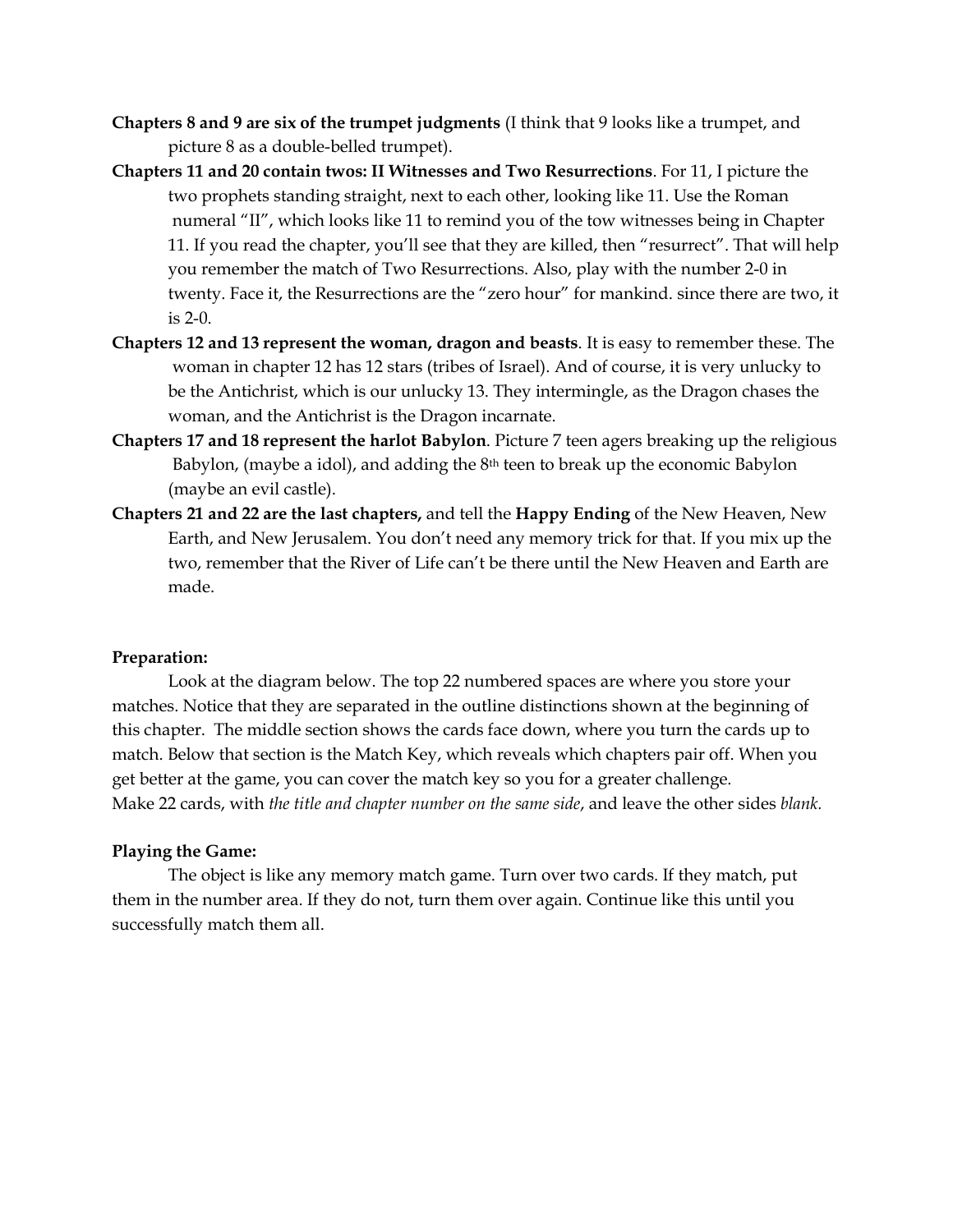# *Revelation Match*

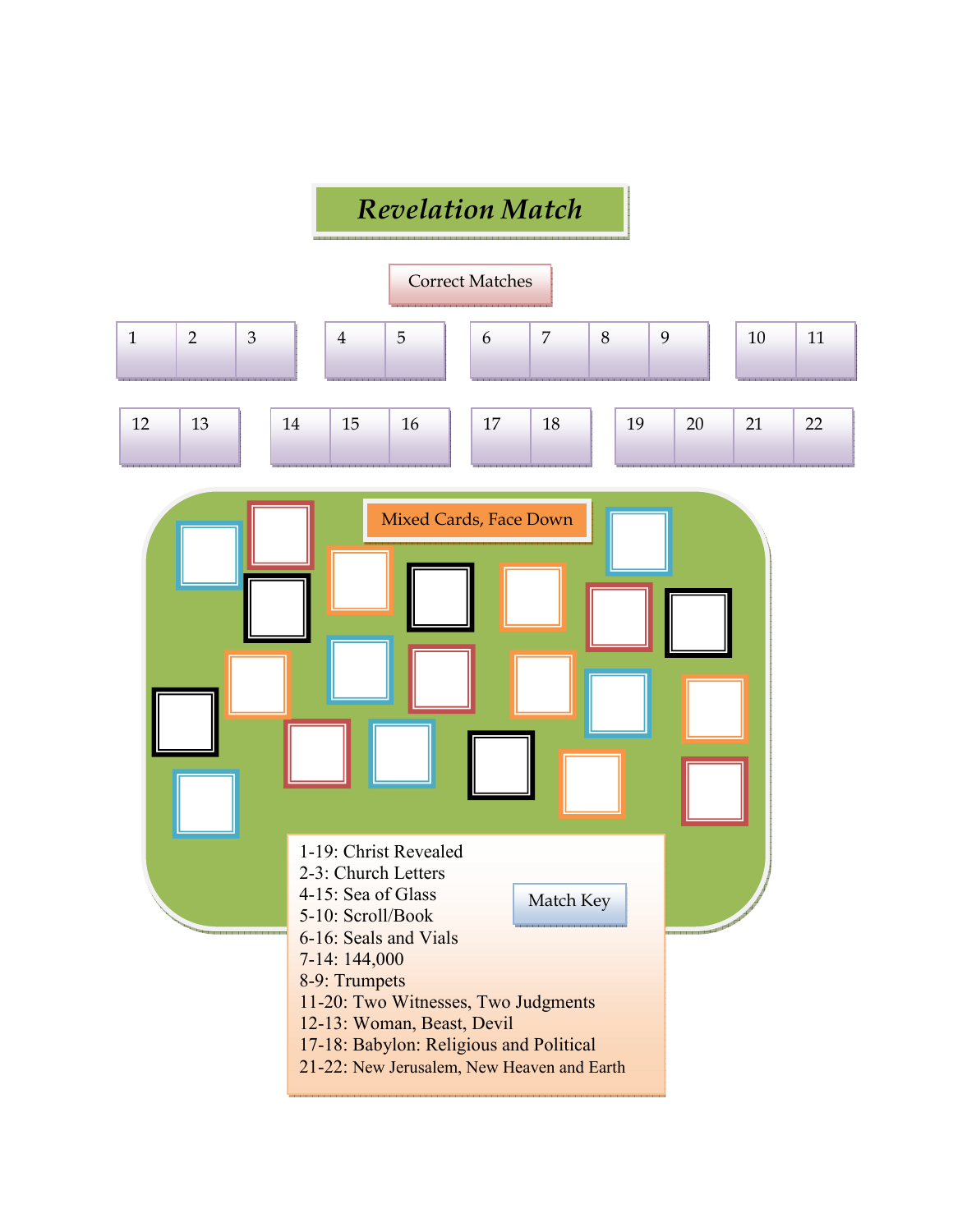

**Here is a photo of the board I made. I encourage families to let**  photo of the board I made. I encourage **their children do the board designs.** 

**Below is the Card Template. Use a heavier stock paper so you can shuffle cards, or get the sheet laminated. stock shuffle cards,**